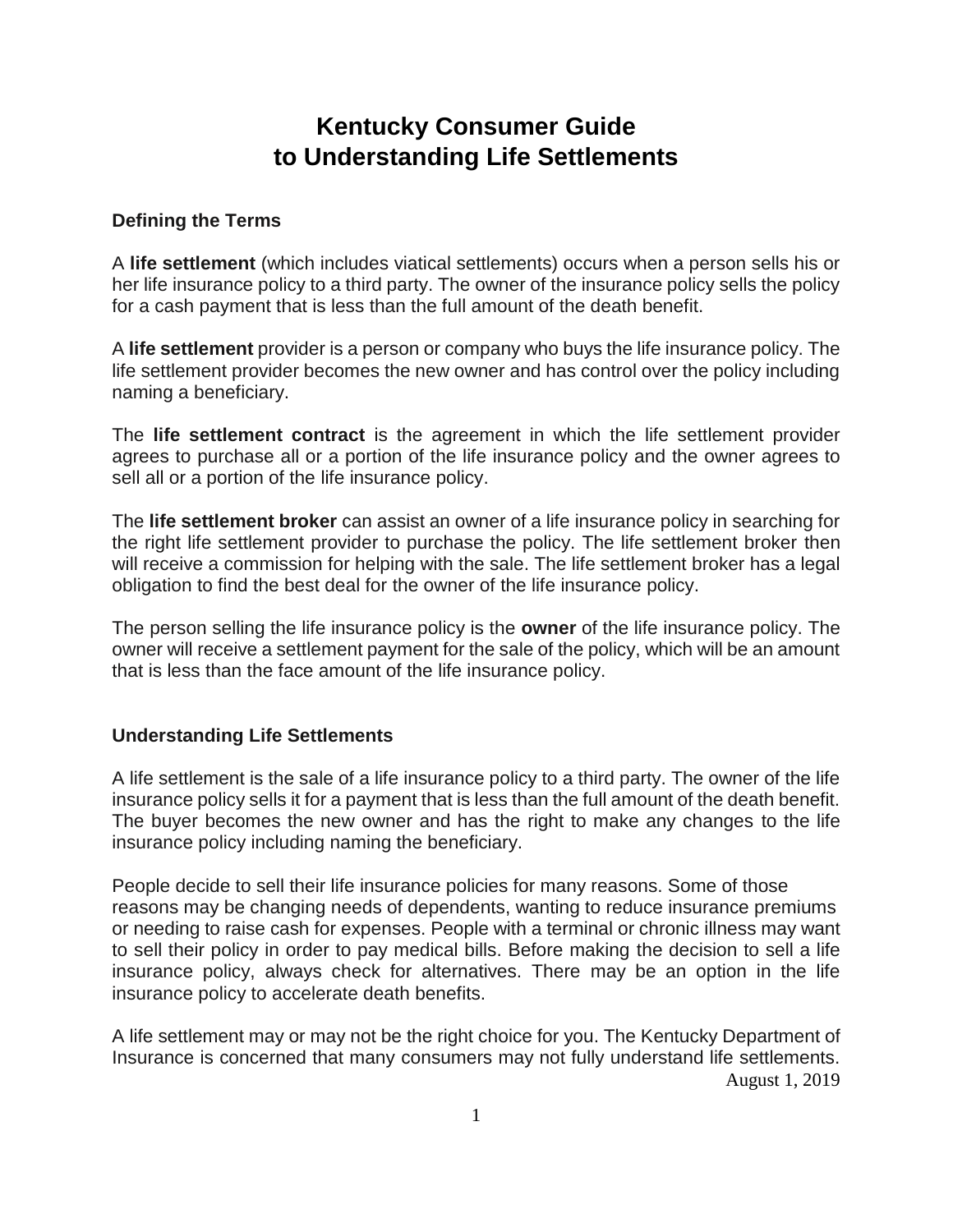In addition, some or all of the proceeds of a life settlement may be taxable, and receipt of life settlement proceeds may affect your eligibility for Medicaid or other government benefits. Please be sure to check with a financial professional before making any decision.

## **Consumer Tips**

- Understand how the process works and read all documents carefully.
- Decide whether to sell your policy directly to a life settlement provider or go through a life settlement broker who will do the comparison shopping for you.
- If you do not use a life settlement broker, comparison shop on your own.
- You do not have to accept any life settlement offer.
- Be sure to read through the life settlement application for accuracy, especially information about your medical history.
- Understand that you have the ability to cancel the contract within the first 30 days after you have signed a contract or 15 days after you have received the settlement money.
- Understand that buyers will have access to your medical information and they have the right to contact you as often as every three months to discuss any changes in your medical information.

## **Additional Questions to Consider**

- Do I still need life insurance protection?
- How does the life settlement provider decide how much cash my policy is worth?
- Do different life settlement providers make different offers?
- What costs including commissions will I have to pay if I sell my policy?
- Are the life settlement provider and/or broker licensed in Kentucky?
- Who will become the legal owner and beneficiary of the policy if I sell it?
- How often will I be contacted to determine my continuing health condition?
- After I sell my policy, can it be resold?
- Will I always know who owns the policy?

# **Steps in the Life Settlement Process**

- 1. A written statement from a licensed attending physician that you are of sound mind to sell your policy.
- 2. Sign a contract in which you:
	- a. consent to the life settlement contract
	- b. verify any catastrophic or life-threatening illness was diagnosed after the policy was issued
	- c. confirm that you fully understand the life settlement contract
	- d. release your medical records